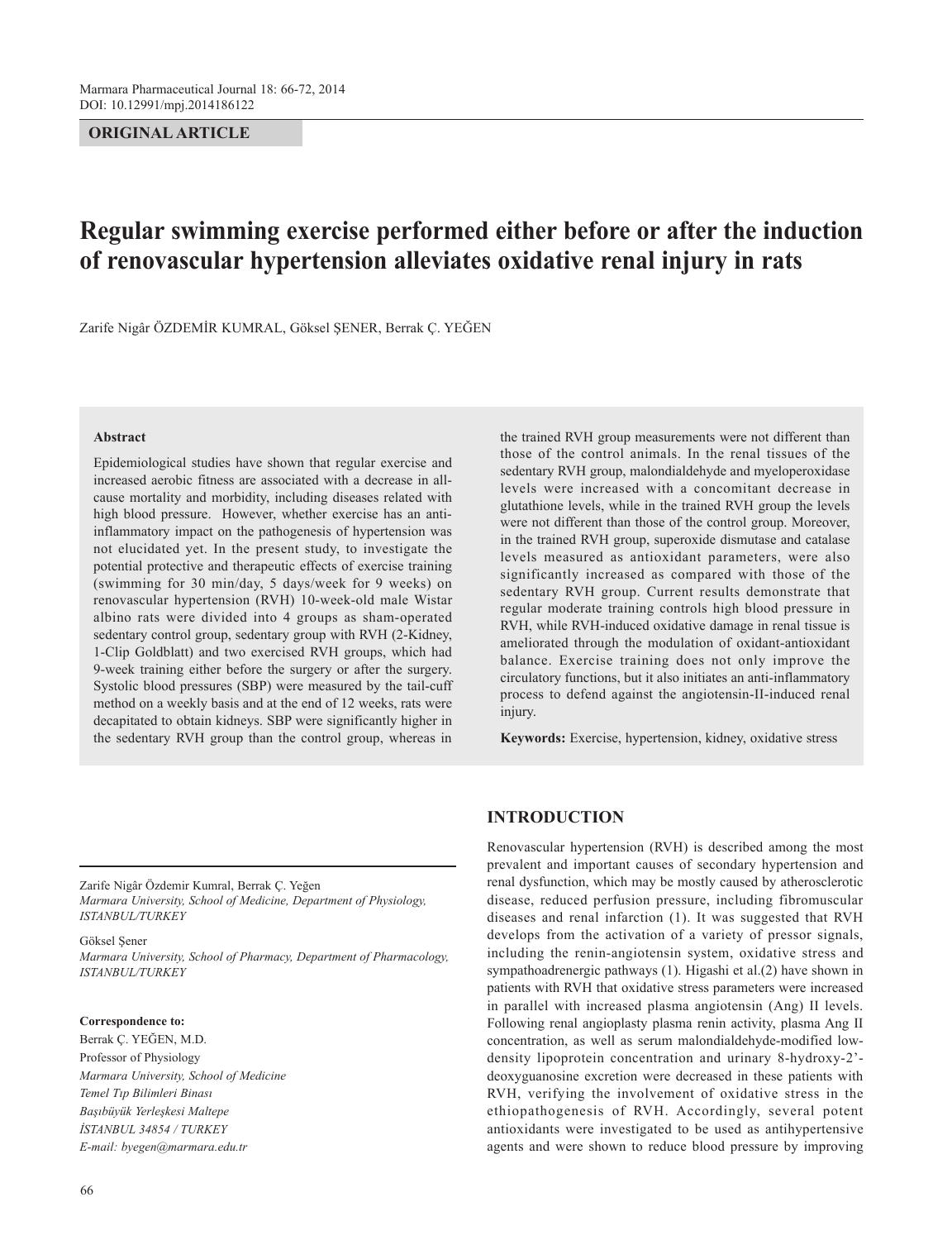baroreflex sensitivity, down-regulating vascular matrix metalloproteinases or scavenging the oxygen radicals that would inactivate vasodilatory action of nitric oxide (NO)(3,4,5). Similar to antioxidants, aerobic exercise training was shown to reduce oxidative stress and inflammation and to increase anti-oxidant defenses by enhancing the resistance against reactive oxygeninduced lipid peroxidation and DNA damage (6,7).Voluntary running exercise in spontaneously hypertensive rats was shown to reduce plasma renin activity and plasma renin concentration (8) and improve microcirculatory profile in different tissues (9,10), making exercise a recommended non-pharmacological treatment modality in hypertension (11,12).

Although exercise is known to lower blood pressure (13) and hyperlipidemia (14)in humans, and has long been accepted as an important component in the treatment of diabetes (15), not much is known about the effects of exercise on renal disease. Despite that exercise endurance is lowered in patients with renal dysfunction (16), physical training is proven to improve quality of life and nutrient metabolism in patients with kidney disease (17). Recently, it was shown in hypertensive rats induced with an inhibitor of NO synthesis, exercise training had hypotensive effect in rats and physical training could protect against oxidative renal injury caused by hypertension (18). Similarly, it was shown in rats with chronic renal disease that exercise exerted a positive influence on oxidative stress parameters (19). Based on these observations, current study was aimed to elucidate the protective and therapeutic effects of exercise on renovascular hypertensioninduced oxidative injury of the kidneys.

# **MATERIALS AND METHODS**

#### **Animals and experimental design**

Male Wistar albino rats (300-350 g, 10 weeks old, n=55), supplied by the Marmara University (MU) Animal Center (DEHAMER; approval no: 22.2009.mar), were housed in a temperature-controlled  $(22 \pm 2^{\circ}C)$  room with relative humidity (65-70%) and standardized light/dark (12/12 hour) cycles. Rats were fed with standard rat pellets and tap water ad libitum. All experimental protocols were approved by the MU Animal Care and Use Committee.

Rats were randomly assigned to sham-operated control  $(n=10)$ and renovascular hypertension (RVH) groups (n=45). RVH rats were either kept sedentary throughout the 12-week follow-up period of the experiment (n=15) or had swimming exercise for 9 weeks either before (n=15) or after (n=15) RVH surgery. In order to produce a unilateral Ang-dependent RVH (2-kidney-1-clip, 2K1C) model, briefly a silver clip (internal diameter 0.25 mm) was placed around the left renal artery of rats, which were anaesthetized with ketamine (100 mg/kg) and chlorpromazine  $(0.75 \text{ mg/kg})$  given intraperitoneally (ip) (20). In the shamoperated control group, rats had similar surgical procedures except the clip placement.

Rats in the exercise condition were subjected to a moderate load swimming exercise (21) in which they swum for 30 min per day and 5 days per week for nine consecutive weeks. Swimming was chosen as the exercise model, because it is a natural ability of the rats and has advantages over treadmill running (22). The swimming sessions were made in a glass pool (100 cm x 50cm) with a 50 cm height filled with lukewarm water  $(32 \pm 28$ <sup>o</sup>C) to a depth of 35 cm. Sedentary rats were placed in the bottom of a separate tank with shallow water (5 cm) where they could stand on their feet.

#### **Blood pressure measurements**

Before the surgery and at weekly intervals, blood pressure measurements were made by the tail-cuff method. It was previously described in the RVH model that hypertension develops and plasma renin and angiotensin II content increase during the first 3 or 4 weeks (23). After the 9 weeks, hypertension becomes renin-independent, because both plasma renin and angiotensin II content return to normal. In the current study, at the end of the 12 week experimental procedure, exercised-before-RVH group has had a 3-week-RVH, because RVH was induced following 9 weeks of exercise. Exercised-after-RVH group has had a 12-week-RVH at the end of the experimental procedures, because 9 weeks of exercise was started 3 weeks after the induction of RVH.

Indirect blood pressure measurements were made by the tailcuff system (Biopac MP35 Systems, Inc. COMMAT Ltd. Ankara, Turkey). Initially, the rats were placed for 10 min in a chamber heated to 35°C. Then the rats were placed in individual plastic restrainers and the cuffs equipped with pneumatic pulse sensors were wrapped around their tails. Blood pressure recording for each measurement period was averaged from at least three consecutive readings on that occasion obtained from each rat.

#### **Biochemical measurements**

At the end of the 12-week experimental procedure, rats were decapitated. The kidneys were rapidly removed and the nonclipped left kidneys were removed and weighed. Kidney samples obtained from each animal were stored at –80°C until the determination of tissue myeloperoxidase (MPO) activity, malondialdehyde (MDA), glutathione (GSH), catalase (CAT), superoxide dismutase (SOD) levels.

#### **Measurement of renal myeloperoxidase (MPO) activity**

Since tissue MPO activity was shown to correlate significantly with the number of neutrophils determined histochemically, it is frequently used to estimate tissue neutrophil accumulation in the inflamed tissues (24). The method used for the assay of MPO activity was similar to that was previously described by others (24). Kidney samples (0.2–0.3 g) were homogenized in 10 volumes of ice-cold potassium phosphate buffer (50 mm  $K_2{\text{HPO}}_4$ , pH 6.0) containing hexadecyltrimethylammonium bromide (HETAB; 0.5%, w/v). The homogenate was centrifuged at 41,400 g for 10 min at 4°C, and the supernatant was discarded. The pellet was then re-homogenized with an equivalent volume of 50 mm  $K_2$ HPO<sub>4</sub> containing 0.5% (w/v) HETAB and 10 mm EDTA (Sigma Chemical Co., St. Louis, MO, USA). MPO activity was assessed by measuring the  $H_2O_2$ -dependent oxidation of o-dianisidine.2HCl. One unit of enzyme activity was defined as the amount of MPO present per gram of tissue weight that caused a change in absorbance of 1.0 min−1 at 460 nm and 37°C.

## **Measurement of renal malondialdehyde (MDA) and glutathione (GSH) levels**

Samples of kidney tissues were homogenized in 10 volumes of ice-cold 10% trichloracetic acid in an Ultra Turrax tissue homogenizer. Homogenized tissue samples were centrifuged at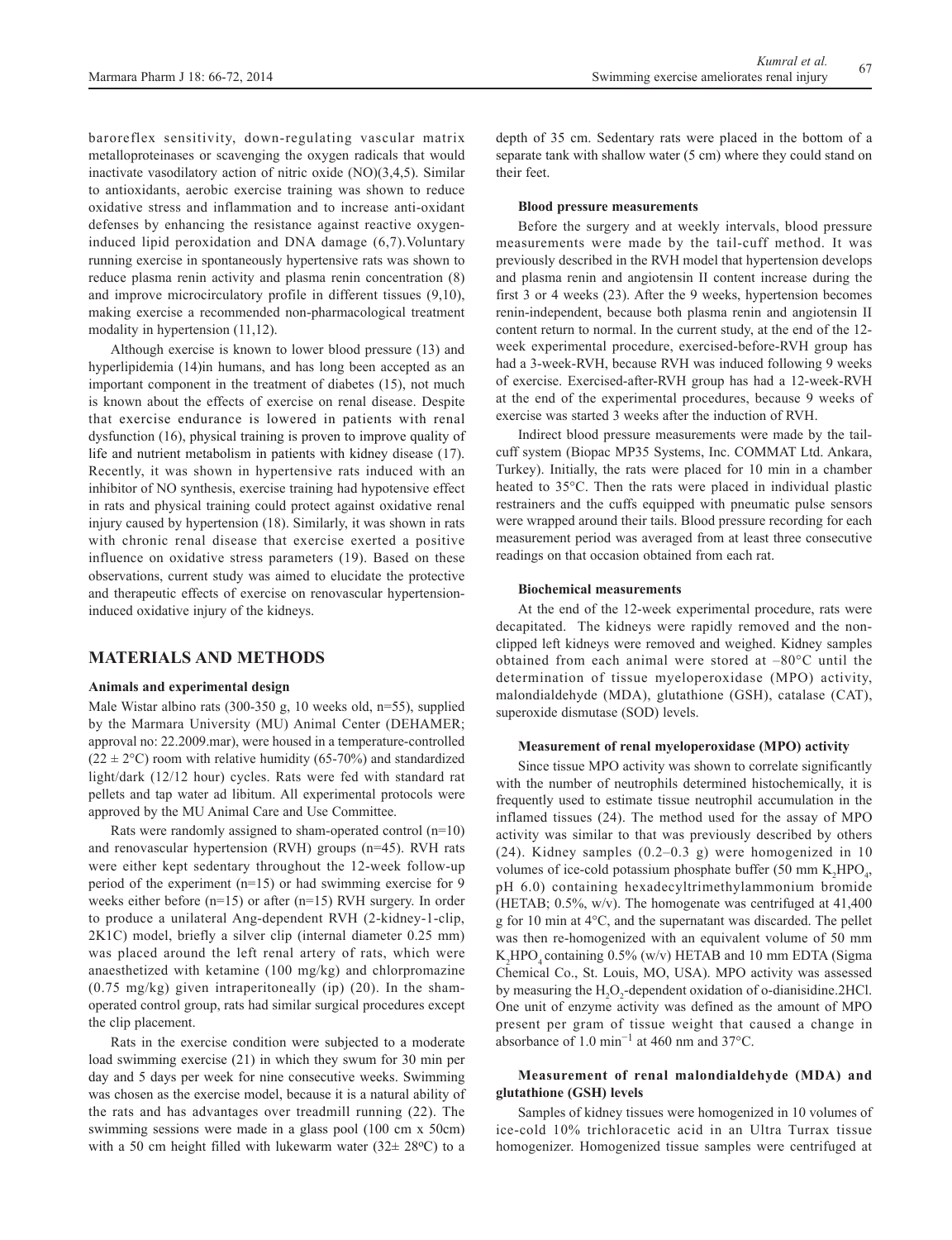

**Figure 1**. a) Left kidney weight to body weight ratio (mg/g), b) Malondialdehyde (MDA, nmol/g) levels, c) Myeloperoxidase (MPO, U/g) activity in the sham-operated control (C), sedentary renovascular hypertension (RVH), exercised-before- RVH and exercised-after-RVH groups.

\*\* p<0.01, \*\*\* p<0.001 compared with the control group.  $^{++}$  p<0.01,  $^{++}$  p<0.001 compared with the sedentary RVH group.

2,000 g for 15 min at 4°C. The supernatant was removed and re-centrifuged at 41 400 g for 8 min. GSH measurements were performed using a modification of the Ellman procedure (25). Lipid peroxidation was quantified by measuring the formation of thiobarbituric acid-reactive substances as previously described (26). Lipid peroxide levels were expressed in terms of malondialdehyde (MDA) equivalents using an extinction coefficient of  $1.56 \times 105$  M<sup>-1</sup> cm<sup>-1</sup>.

## **Measurement of superoxide dismutase (SOD) and catalase (CAT) activity in the kidneys**

SOD activity in kidney samples was measured according to a previously described method (27). Briefly, measurements were performed in cuvettes containing 2.8 ml 50 mM potassium phosphate (pH = 7.8) with 0.1 mM EDTA, 0.1 mM 0.39 mM



**Figure 2.** a) Glutathione (GSH; mmol/g) levels, b) Superoxide dismutase (SOD; U/mg protein) levels, c) Catalase (CAT; nmol/g) levels in the sham-operated control (C), sedentary renovascular hypertension (RVH), exercised-before-RVH and exercised-after-RVH groups.

\*p<0.05, \*\* p<0.01, \*\*\* p<0.001 compared with the control group.  $\pm$ p<0.05, compared with the sedentary RVH group.

riboflavin in 10 mM potassium phosphate (pH 7.5), 0.1 ml of 6 mM o-dianisidin.2 HCl in deionized water, and tissue extract (50, 100 ml). Cuvettes with all their components were illuminated with 20-W SlylvaniaGro-Lux fluorescent tubes (Sylvania GRO-LUX F18W/GRO, Erlangen, Germany) that were placed 5 cm above and to one side of cuvettes maintaining a temperature of 37°C. Absorbance was measured at 460 nm with a Schimadzu UV-02 model spectrophotometer (Schimadzu, Tokyo, Japan). A standard curve was prepared routinely with bovine SOD (S-2515-3000 U; Sigma Chemical Co, St Louis, MO, USA) as reference. Absorbance readings were taken at 0 and 8 min of illumination and the net absorbance was calculated. The method for the measurement of CAT activity is based on the catalytic activity of the enzyme that catalyzes the decomposition reaction of  $H_2O_2$  to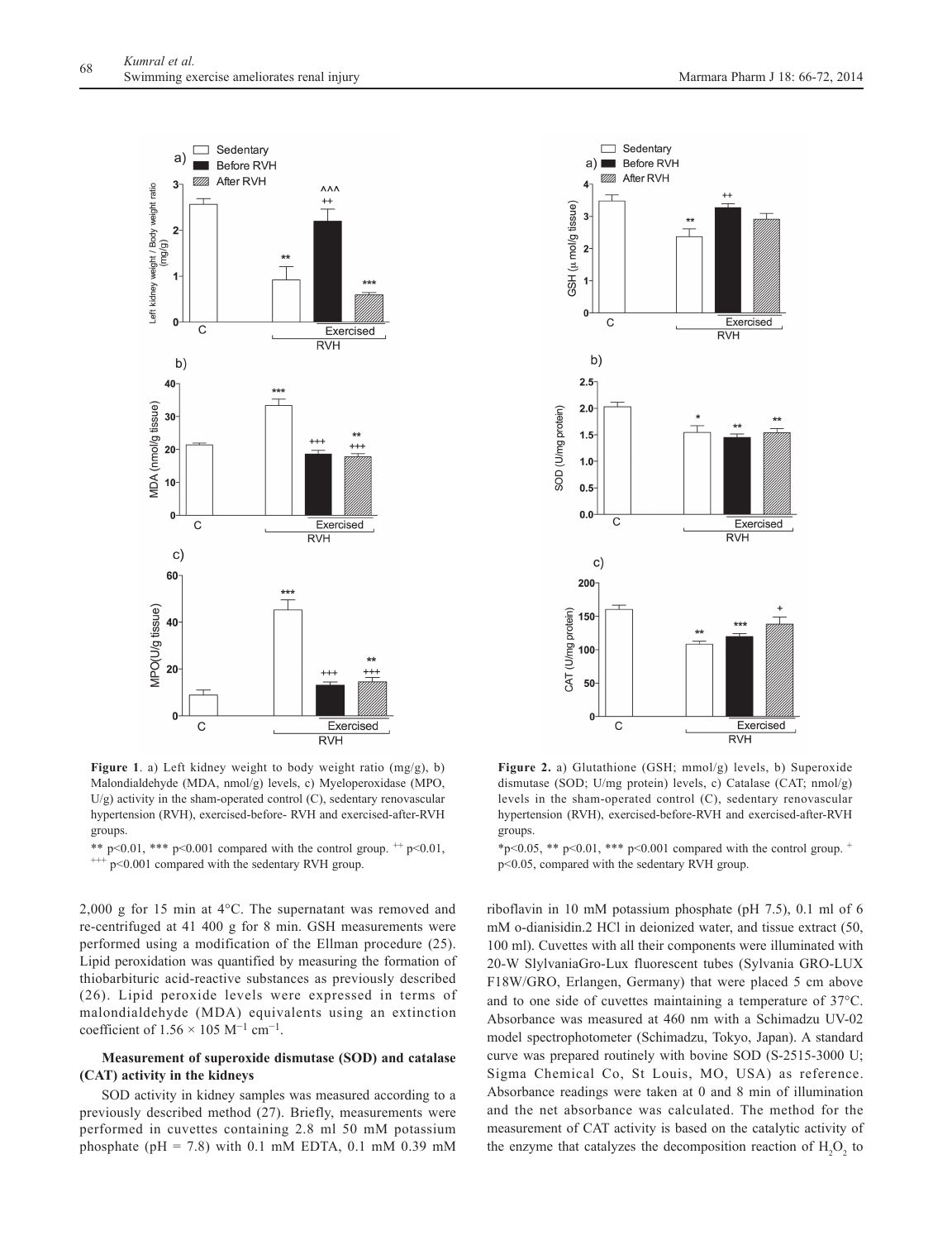Table 1. The effect of exercise on blood pressure and heart rate of experimental groups with renovascular hypertension.

|                                                        | Sham-<br>operated<br>control   | Sedentary<br><b>RVH</b>        | Exercised<br>before RVH                                                                   | Exercised<br>after RVH         |
|--------------------------------------------------------|--------------------------------|--------------------------------|-------------------------------------------------------------------------------------------|--------------------------------|
| Blood pressure (mmHg)<br>Before surgery<br>$12th$ week | $126 \pm 2.6$                  | $122 \pm 1.9$                  | $120 \pm 0.8$<br>$129 \pm 2.5$ $175 \pm 6.7$ *** $139 \pm 1.5$ ***, +++ $175 \pm 2.7$ *** | $123 \pm 2.6$                  |
| Heart rate (BPM)<br>Before surgery<br>$12^{th}$ week   | $322 \pm 8.2$<br>$329 \pm 7.9$ | $323 \pm 7.3$<br>$408 \pm 7.6$ | $321 \pm 9.3$<br>$384 \pm 10.5$                                                           | $318 \pm 6.9$<br>$422 \pm 4.6$ |

Blood pressure (mmHg) and heart rate (beats per minute; BPM) measurements in the sham-operated control (n=6), sedentary renovascular hypertension (RVH; n=8), exercised-before-RVH (n=8) and exercisedafter-RVH groups (n=8).

\*\*\*  $p<0.001$  compared with the sham-operated control group.  $^{+++}p<0.05$ compared with the sedentary RVH group.

give  $H_2O$  and  $O_2(28)$ . Briefly, the absorbance of the tissue samples containing 0.4 ml homogenate and 0.2 ml  $H_2O_2$  was read at 240 nm and 20°C against a blank containing 0.2 ml phosphate buffer and 0.4 ml homogenate for about 1 min.

## **Statistical analysis**

Statistical analysis was carried out using GraphPad Prism 6.0 (GraphPad Software, San Diego, CA, USA). All data are expressed as means  $\pm$  SEM. Groups of data were compared with an analysis of variance followed by Tukey's multiple comparison tests and Student's t test. Values of  $p<0.05$  were regarded as significant.

# **RESULTS**

## **The effect of swimming exercise on blood pressure**

The basal blood pressures that were recorded before surgery were not different among the experimental groups (Table 1). At the end of the 12 weeks, the mean systolic blood pressures in all the RVH groups were significantly (p<0.001) elevated as compared to sham-operated control group. However, in the exercised-before-RVH group that had a shorter duration (3-week) of RVH following the swimming training, elevation in blood pressure was significantly lower ( $p<0.05$ ) as compared to the sedentary RVH group or to the group that had swimming exercise 3 weeks after the induction of RVH. Blood pressures measured at the 3<sup>rd</sup> weeks in the exercised-after-RVH  $(142.6 \pm 2.3 \text{ mmHg}; \text{p} < 0.05)$  and sedentary RVH  $(165\pm7.2 \text{ mmHg}; \text{p} < 0.001)$  groups were significantly higher than the pressure measured at the 12<sup>th</sup> week of exercised-before-RVH group (139±1.5 mmHg). On the other hand, no significant differences were observed among the heart rate recordings of the groups.

#### **The effect of swimming exercise on renal atrophy and injury**

Although body weights of the rats increased during the 12-week follow-up period, these alterations were not different among the experimental groups (data not shown). Morphological atrophy of the kidney was determined by the ratio of the kidney weight to the body weight measured on the day of decapitation. Indicating renal atrophy, the ratio calculated from the kidneys in the sedentary RVH group was significantly decreased when compared with the ratios of the control group  $(p<0.01$ ; Fig. 1a). Similarly, in the exercised-after-RVH group, renal atrophy ratio was significantly lower ( $p<0.001$ ). On the other hand, the ratio calculated in the exercised-before-RVH rats was not different than that of the control rats, suggesting that no renal atrophy is evident as seen in the other RVH groups.

In the sedentary RVH group, renal levels of MDA, an index of lipid peroxidation, were found to be significantly higher than those of the sham–operated control group ( $p$  < 0.001), while exercise training, either performed before or after the induction of RVH, abolished the elevations in renal MDA levels (p<0.001, Fig. 1b). In accordance with that, MPO activities in the renal tissue samples were significantly increased in the sedentary RVH group as compared with the control group ( $p < 0.001$ ; Fig. 1c), indicating increased neutrophil infiltration to the kidney. However, in the RVH rats, which have exercised for 9 weeks either before or after the surgery, elevations in MPO activity were significantly suppressed ( $p < 0.001$ ; Fig. 1c).

## **The effect of swimming exercise on renal antioxidant enzymes**

Induction of RVH in the sedentary rats caused significant reductions in GSH levels and SOD and CAT activities of the kidneys when compared with those of the sham-operated control rats (p<0.05-0.01, Fig. 2). Reduced SOD activity was not altered in either group that had exercised before or after RVH. Antioxidant GSH content was replenished significantly  $(p<0.01)$  in the exercised-before-RVH group, while the elevation in GSH in the exercised-after-RVH did not reach a statistical significance. On the other hand, RVH-induced reduction in CAT was significantly reversed in the group that has exercised after RVH ( $p<0.05$ ), but not in the group that has exercised in the beginning of the protocol.

# **DISCUSSION**

In the present study, the findings demonstrate that regular swimming exercise performed for 9 weeks, either completed before the induction of RVH or started by the 3rd week of RVH induction, alleviated oxidative renal injury as evidenced by suppressed lipid peroxidation and neutrophil infiltration along with increased levels of GSH, SOD and CAT in the kidney.

Despite extensive evidence demonstrating that exercise training should be considered as an important intervention in protecting against chronic diseases such as diabetes, heart failure and end-stage renal disease (29, 30, 31), it has not been explored thoroughly for the treatment of patients at the earlier phases of renal disease with hypertension. In a rat model of diabetes- and obesity-associated nephropathy, treadmill running of moderate intensity significantly ameliorated early renal injury (32). Current data demonstrate that, in contrast to sedentary or post-RVH exercised groups, no renal atrophy was observed when regular exercise was performed before RVH was induced. This group represented an early (3-week) phase of the RVH model with high plasma levels of angiotensin II (23). In the sedentary and exercised-after-RVH groups that had atrophy, a long-term renin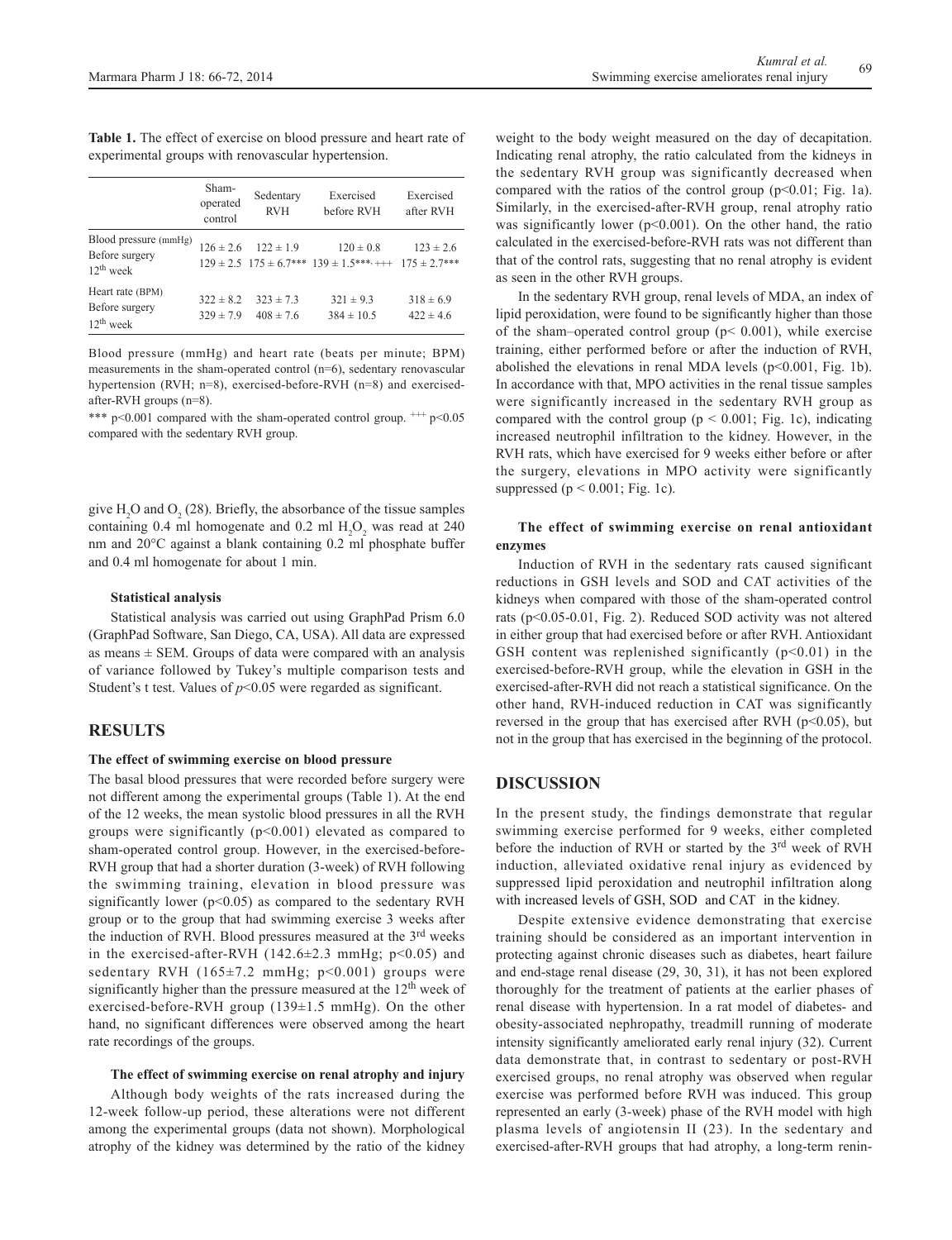independent hypertension was present. However, the current results further demonstrate that exercise training whether performed before or after the occurrence of RVH, protected the renal tissue against oxidative injury. Mainly for its cardioprotective effect, use of exercise training was considered as an essential component in the treatment of patients with chronic renal disease (33).It appears that the protective impact of exercise training is also evident directly on the injured kidney tissue.

Exercise was shown to increase antioxidant activity (e.g. superoxide dismutase, glutathione peroxidase and catalase) in the heart and skeletal muscle (34). High SOD and GPx activities in the sera of elite rugby players were suggested to be due to the presence of oxidative stress of exercise (35). Similarly, after a 12-week endurance training in healthy humans, SOD and GSH peroxidase (GPx) activities in the erythrocyte membrane were increased, but CAT activity was proved to be unchanged (36). In parallel to human data, swimming exercise in rats for 10 weeks increased SOD activity in the diaphragm and kidney (37). Treadmill exercise in rats with either chronic hypertension (38) or chronic renal disease was shown to increase SOD and GPx activity, but not the antioxidant effects of CAT, implicating that the protective effect of regular aerobic exercise on kidney damage occurs by up-regulating SOD and GPx activity (19). In the current study, exercise training did not alter RVHinduced depletion in renal SOD levels. However, depletion in renal GSH was blocked in rats that have exercised before RVH, while the reduction in CAT was abolished only in the exercised-after-RVH group. When taken with previous studies, it appears that exercise when performed either before or after RVH has a stimulatory effect on the generation of antioxidants or it inhibits their depletion by the oxidants. That is, regularly performed swimming exercise before RVH is likely to be interpreted as an oxidative stress, which might precondition the renal tissue and prepare the antioxidant stores against other oxidant insults, while exercise after RVH might have a provocative effect on the antioxidants.

Activated neutrophils release chemotactic substances, which further promote neutrophil migration to the tissue, exacerbating tissue injury through the production of oxygen metabolites, initiating the deactivation of antiproteases and the activation of cytotoxic enzymes, such as elastase, proteases, lactoferrin and MPO (39). MPO, released into the extracellular fluid as a response to various stimulatory substances, is indicative of neutrophil infiltration to the injured tissue. We have previously demonstrated that swimming exercise for 8 weeks reversed the elevated MPO activities in the cardiac muscle, liver, stomach, and brain of the stressed rats (21). In the current study, regular exercise made either before or after renal injury effectively abolished RVH-induced high MPO activity, suggesting that the protective effects of exercise training is mediated in part by blocking renal neutrophil infiltration.

Extensive evidence from animal studies suggests that exercise in all its forms has a positive impact on several aspects of health. Moderate and regular exercise has attenuated aging-associated mitochondrial dysfunction (40), improved cognitive performance (41) and memory (42) and positively affected emotional aspects of behavior, resulting in better responses to acute or chronic stressor exposures (43).It was shown that exercise training in rats improved cardiac function following myocardial infarction (44), attenuated endotoxemia-induced lung damage (45) and reduced the progression of renal disease (46). In accordance with these, swimming exercise ameliorated RVH-induced oxidative damage of the kidneys via the inhibition of neutrophil infiltration. In conclusion, regular moderate exercise may represent an effective non-pharmacologic approach in preventing or reducing renal oxidative damage induced by renovascular hypertension.

#### **Acknowledgement**

The study was presented at the **The Pysiological Society Meeting** in Oxford and was supported by a travel grant from Marmara University Research Fund (**SAG-D-200611-0203**).

# **Renovasküler hipertansiyon oluşturulmasının öncesi veya sonrasında yapılan düzenli yüzme egzersizi sıçanlarda oksidatif böbrek hasarını hafifletir**

## **Özet**

Epidemiyolojik çalışmalar düzenli egzersizin ve artmış aerobik zindeliğin mortalite ve morbidite oranlarında azalmaya neden olduğunu aynı zamanda yüksek kan basıncını düşürdüğünü göstermiştir. Egzersizin hipertansiyon patogenezi üzerine anti inflamatuvar etkileri net olarak ortaya konmamıştır. Çalışmada, egzersizin (30 dk/gün, 5 gün/hafta, 9 hafta yüzme egzersizi) hipertansiyondaki olası iyileştirici ve koruyucu etkilerini ortaya koymak için 10 haftalık erkek Wistar albino sıçanlarda renovasküler hipertansiyon (RVH) modeli oluşturuldu. Sıçanlar sedanter bırakılan taklit-cerrahi grubu (kontrol), sedanter RVH (2-böbrek 1-klip, Goldblatt metodu), RVH cerrahisi öncesi veya sonrasında 9 hafta egzersiz yapmış 2 ayrı RVH grubu olmak üzere 4 gruba ayrıldı. Sistolik kan basınçları (SKB) her hafta

ölçüldü ve 12. hafta sonunda sıçanlar dekapite edilerek biyokimyasal analizler yapılmak üzere böbrek dokuları alındı. Sonuçlar GraphPad Prism 6.0 paket programı ile analiz edildi. Varyans analizleri Tukey çoklu karşılaştırma ve Student'ın t testi ile yapıldı p<0,05 anlamlı kabul edildi. SKB kontrol grubuna göre sedanter RVH grubunda anlamlı derecede yüksek bulunurken egzersiz yapan grupların ölçümlerinde kontrol hayvanlarından farklı değildi. Böbrek dokusunda kontrol grubuna göre sedanter RVH grubunda malondialdehit ve miyeloperoksidaz seviyelerinde artış görülürken glutatyon seviyelerindeki azalma egzersiz gruplarında ortadan kalkmıştır. Ayrıca, antioksidan parametre olarak ölçülen süperoksit dismutaz ve katalaz seviyeleri de sedanter gruba kıyasla egzersiz yapan her iki RVH grubunda da artmıştır. Bu sonuçlar orta şiddette düzenli egzersizin kan basıncını kontrol ederek böbrek dokusunda RVH kaynaklı oksidatif hasarda oksidan-antioksidan dengenin modülasyonu ile iyileştirme yaptığını ortaya koymaktadır. Egzersiz yalnızca kardiyak fonksiyonları geliştirmekle kalmaz aynı zamanda anjiotensin-IIkaynaklı böbrek hasarına karşı savunmak için bir anti-inflamatuvar süreci başlatır.

**Anahtar kelimeler**: Egzersiz, hipertansiyon, böbrek, oxidatif stres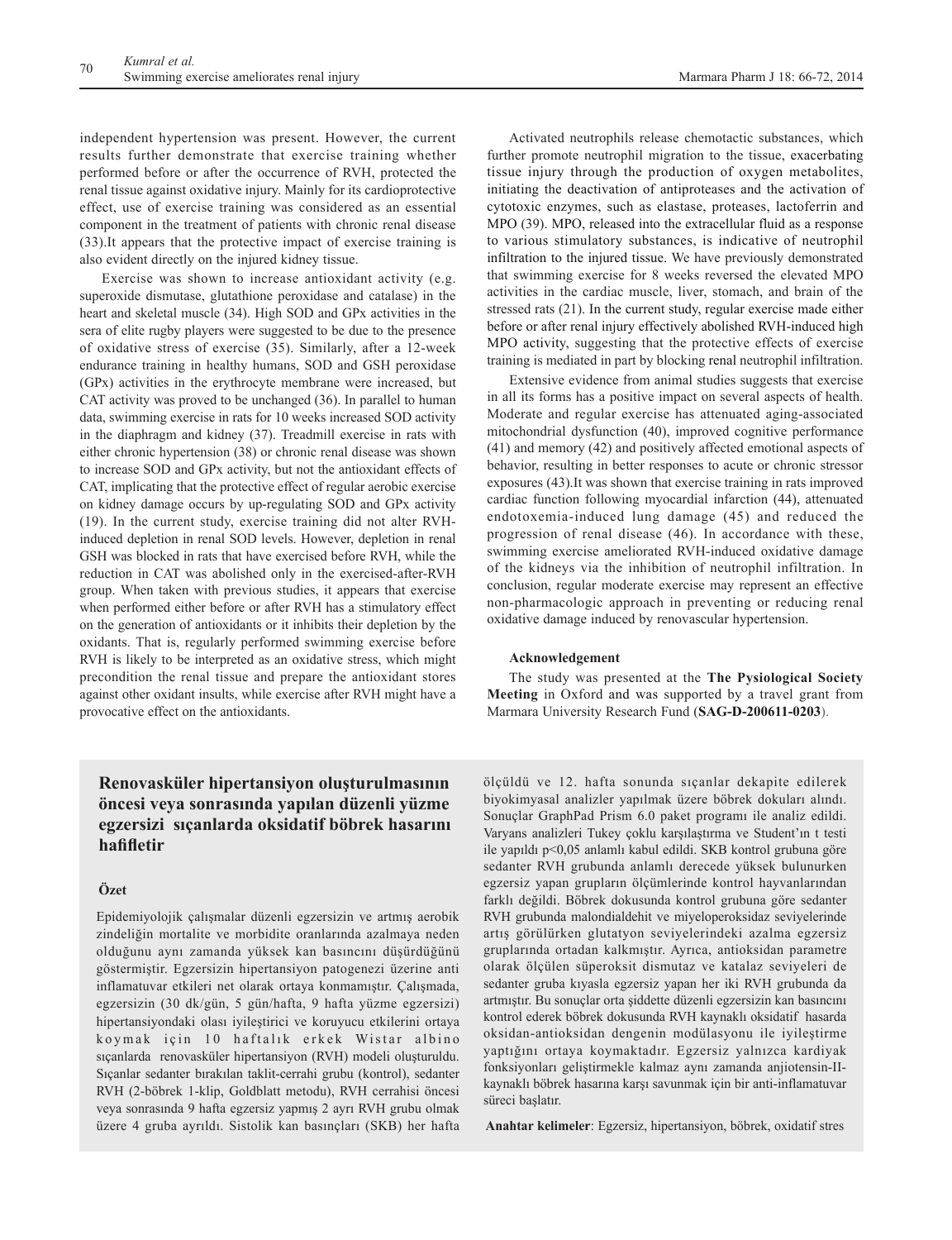# **REFERENCES**

- 1. Textor SC, LermanL. Renovascular hypertension and ischemic nephropathy. Am J Hypertens 2010;23: 1159-69.
- 2. 2. Higashi Y, Sasaki S, Nakagawa K, Matsuura H, Oshima T, Chayama K.Endothelial function and oxidative stress in renovascular hypertension. N Engl J Med 2002;346: 1954-62.
- 3. Schnackenberg CG, Welch WJ, Wilcox CS. Normalization of blood pressure and renal vascular resistance in SHR with a membranepermeable superoxide dismutase mimetic: role of nitric oxide. Hypertension 1998;32: 59-64.
- 4. Queiroz TM, Guimarães DD, Mendes-Junior LG, Braga VA.α-lipoic acid reduces hypertension and increases baroreflex sensitivity in renovascular hypertensive rats. Molecules 2012;17: 13357-67.
- 5. Cau SB, Guimaraes DA, Rizzi E, Ceron CS, Souza LL, Tirapelli CR, Gerlach RF, Tanus-Santos JE. Pyrrolidine dithiocarbamate downregulates vascular matrix metalloproteinases and ameliorates vascular dysfunction and remodelling in renovascular hypertension. Br J Pharmacol 2011;164: 372-81.
- Kalani R, Judge S, Carter C, Pahor M, Leeuwenburgh C. Effects of caloric restriction and exercise on age-related, chronic inflammation assessed by CRP and interleukin-6. J Gerontol A Biol Sci Med Sci 2006;61: 211-7.
- 7. Navarro A, Gomez C, Lopez-Cepero JM, Boveris A. Beneficial effects of moderate exercise on mice aging: survival, behavior, oxidative stress, and mitochondrial electron transfer. Am J Physiol Regul Integr Comp Physiol 2004;286: R505-11.
- 8. (Hayashi A, Kobayashi A, Takahashi R, Suzuki F, Nakagawa T, Kimotro K. Effects of voluntary running exercise on blood pressure and renin-angiotensin system in spontaneously hypertensive rats and normotensive Wistar-Kyoto rats. J Nutr Sci Vitaminol (Tokyo) 2000;46: 165-70.
- 9. Melo RM, Martinho E Jr, Michelini LC. Training-induced, pressurelowering effect in SHR: wide effects on circulatory profile of exercised and nonexercised muscles. Hypertension 2003; 42: 851-7.
- 10. Hagg U, Andersson I, Naylor AS, Gronros J, Jonsdottir IH, Bergstrom G, Gan LM. Voluntary physical exercise-induced vascular effects in spontaneously hypertensive rats. Clin Sci (Lond) 2004;107: 571-81.
- 11. Agarwal D, Elks CM, Reed SD, Mariappan N, Majid DS, Francis J. Chronic exercise preserves renal structure and hemodynamics in spontaneously hypertensive rats. Antioxid Redox Signal 2012;16: 139-52.
- 12. Evenwel R, Struyker-Boudier H. Effect of physical training on the development of hypertension in the spontaneously hypertensive rat. Pflügers Arch. 1979; 381: 19–24.
- 13. Arakawa K. Exercise, a measure to lower blood pressure and reduce other risks. Clin Exp Hypertens 1999;21: 797-803.
- 14. Heath GW. Exercise training improves lipoprotein profiles in patients with coronary artery disease. Am Heart J 1983;105:889-95.
- 15. Zinman B, Vranic M. Diabetes and exercise. Med Clin North Am 1985;69: 45-52.
- 16. Wasserman K. Physiology of Exercise. In: Wasserman K, Hansen JE, Sue DY, Whipp BJ (editors):Principles of exercise testing and interpretation. Philadelphia: Lippincott Williams & Wilkins; 1999;10–61.
- 17. Goldberg AP, Geltman EM, Gavin JR. Exercise training reduces coronary risk and effectively rehabilitates hemodialysis patients. Nephron 1986; 42: 311–315.
- 18. Cardoso AM, Martins CC, FiorinFda S, Schmatz R, Abdalla FH, Gutierres J, Zanini D, Fiorenza AM, Stefanello N, Serres JD, Carvalho F, Castro VP, Mazzanti CM, Royes LF, Belló-Klein A, Goularte JF, Morsch VM, Bagatini MD, Schetinger MR. Physical

training prevents oxidative stress in L-NAME-induced hypertension rats. Cell Biochem Funct 2013;31:136-51.

- 19. de Souza PS1, da Rocha LG, Tromm CB, Scheffer DL, Victor EG, da Silveira PC, de Souza CT, Silva LA, Pinho RA. Therapeutic action of physical exercise on markers of oxidative stress induced by chronic kidney disease. Life Sci. 2012;21;91:132-6.
- 20. Erşahin M, Sehirli O, Toklu HZ, Süleymanoglu S, Emekli-Alturfan E, Yarat A,Tatlidede E, Yeğen BC, SenerG.Melatonin improves cardiovascular function and ameliorates renal, cardiac and cerebral damage in rats with renovascular hypertension. J Pineal Res. 2009;47:97-106.
- 21. Cakır B, Kasımay O, Kolgazi M, Ersoy Y, Ercan F, YeğenBC.Stressinduced multiple organ damage in rats is ameliorated by the antioxidant and anxiolytic effects of regular exercise.Cell Biochem Funct. 2010;28:469-79.
- 22. Lima FD, Oliveira MS, Furian AF, et al. Adaptation to oxidative challenge induced by chronic physical exercise prevents Na+, K+- ATPase activity inhibition after traumatic brain injury. Brain Res 2009; 1279: 147–55.
- 23. Martinez-Maldonado M. Pathophysiology of renovascular hypertension. Hypertension 1991;17:707-19.
- 24. Bradley PP, Priebat DA, Christensen RD, Rothstein G. Measurement of cutaneous inflammation: estimation of neutrophil content with an enzyme marker. J Invest Dermatol. 1982;78(3):206-9.
- 25. Aykaç G, Uysal M, Yalçin AS, Koçak-Toker N, Sivas A, Oz H. The effect of chronic ethanol ingestion on hepatic lipid peroxide, glutathione, glutathione peroxidase and glutathione transferase in rats. Toxicology. 1985;36:71-6.
- 26. Casini AF, Ferrali M, Pompella A, Maellaro E, Comporti M. Lipid peroxidation and cellular damage in extrahepatic tissues of bromobenzene-intoxicated mice. Am J Pathol 1986;123:520-31.
- 27. Mylroie AA et al. Erythrocyte superoxide dismutase activity and other parameters of copper status in rats ingesting lead acetate. Toxicol Appl Pharmacol. 1986; 82: 512–20.
- 28. Aebi H. Catalase in vitro. Methods Enzymol, 1984; 105: 121–126.
- 29. Johansen KL Exercise and chronic kidney disease: current recommendations. Sports Med 2005;35: 485–99.
- 30. Silva GJ, Brum PC, Negrao CE, Krieger EM Acute and chronic effects of exercise on baroreflexes in spontaneously hypertensive rats. Hypertension 1997;30: 714–19.
- 31. Winnick JJ, Sherman WM, Habash DL, Stout MB, Failla ML, et al. Short-term aerobic exercise training in obese humans with type 2 diabetes mellitus improves whole-body insulin sensitivity through gains in peripheral, not hepatic insulin sensitivity. J Clin Endocrinol Metab 2008;93: 771–78.
- 32. Boor P, Celec P, Behuliak M, Grancic P, Kebis A, Kukan M, Pronayová N, Liptaj T, Ostendorf T, Sebeková K. Regular moderate exercise reduces advanced glycation and ameliorates early diabetic nephropathy in obese Zucker rats. Metabolism. 2009;58:1669-77.
- 33. Bronas UG. Exercise training and reduction of cardiovascular disease risk factors in patients with chronic kidney disease. Adv Chronic Kidney Dis. 2009;16:449-58.
- 34. Hamilton KL. Antioxidants and cardioprotection. Medicine and science in sports and exercise. 2007;39:1544–53.,
- 35. Gorce-Dupuy AM, Vela C, Badiou S, Bargnoux AS, Josse C, Roagna N, Delage M, Michel F, Vernet MH, Destizons D, CristolJP. Antioxidant and oligonutrient status, distribution of amino acids, muscle damage, inflammation, and evaluation of renal function in elite rugby players.Clin Chem Lab Med 2012;50:1777-89.
- 36. H. Miyzaki, S. Oh-ishi, T. Ookawara, T. Kizaki, K. Toshinai, S. Ha, S. Haga, L.L. Ji, H. Ohno Strenuous endurance training in humans reduces oxidative stress following exhausting exercise Eur J Appl Physiol 2001;84, 1–6.